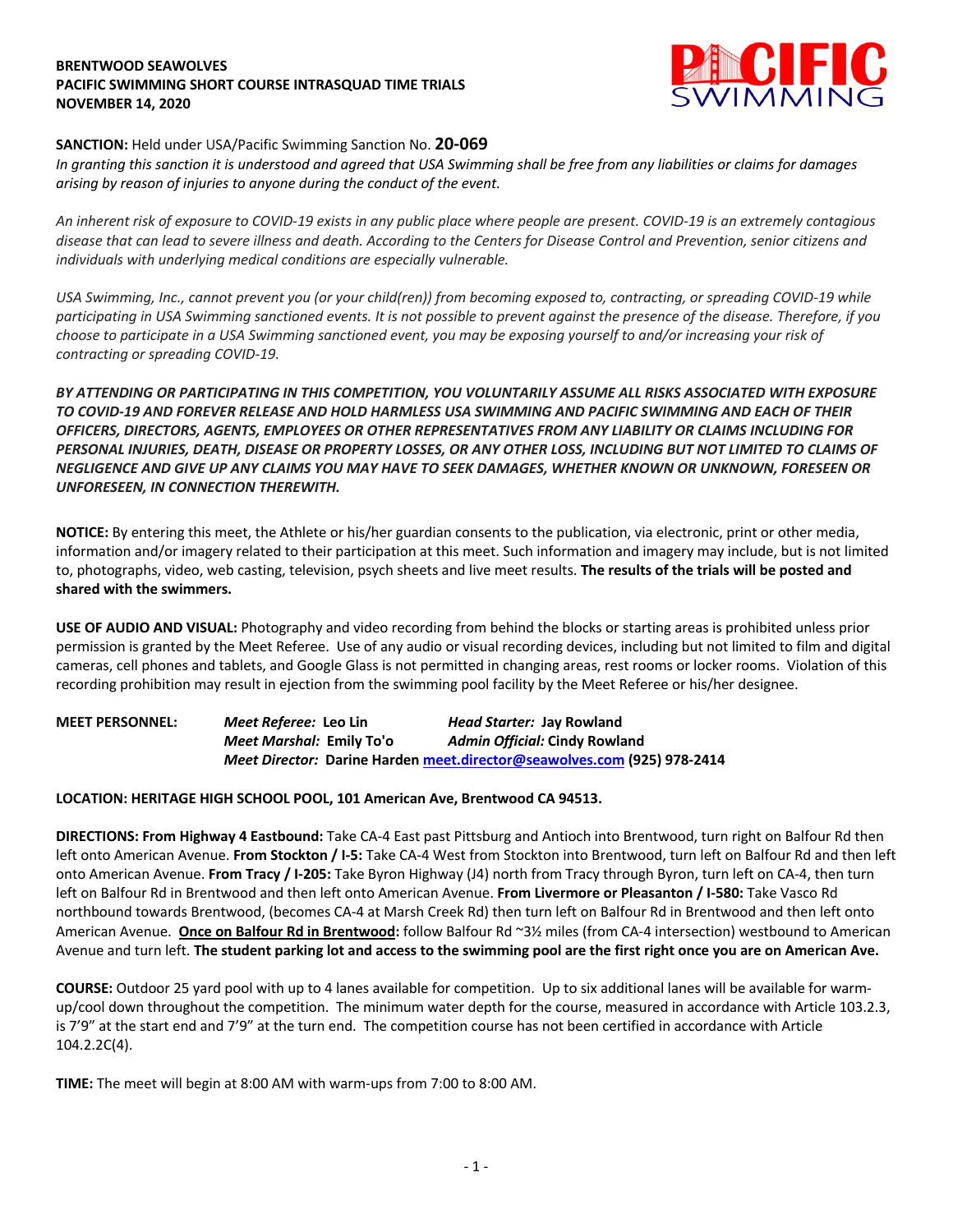### **RULES:**

- Current USA and Pacific Swimming rules and warm-up procedures will govern the meet. A copy of these procedures will be posted at the Clerk-of-Course.
- All events are timed finals
- All events will swim fast to slow.
- Athletes may compete in no more than 4 events.
- All athletes ages 12 and over are eligible to enter.
- Trials will be pre-seeded.
- If local conditions warrant it, the Meet Referee, with the concurrence of the Meet Director, may require a mandatory scratch down.
- **All coaches and deck officials must wear their USA Swimming membership cards in a visible manner.**
- All athletes 18 and older must have completed the Athlete Protection Training to be allowed to compete.
- Different events and gender may swim combined in the same timed trial.

**UNACCOMPANIED ATHLETES:** Any USA Swimming Athlete-Member competing at the meet must be accompanied by a USA Swimming Member-Coach for the purposes of Athlete supervision during warm-up, competition and warm-down. If a Coach-Member of the Athlete's USA Swimming Club does not attend the meet to serve in said supervisory capacity, it is the responsibility of the Athlete or the Athlete's legal guardian to arrange for supervision by a USA Swimming Member-Coach. The Meet Director or Meet Referee may assist the Athlete in making arrangements for such supervision; however, it is recommended that such arrangements be made in advance of the meet by the Athlete's USA Swimming Club Member-Coach.

**RACING STARTS:** Athletes must be certified by a USA Swimming member-coach as being proficient in performing a racing start or must start the race in the water. It is the responsibility of the Athlete or the Athlete's legal guardian to ensure compliance with this requirement.

**RESTRICTIONS:** • Smoking and the use of other tobacco products is prohibited on the pool deck, in the locker rooms, in spectator seating, on standing areas and in all areas used by Athletes, during the meet and during warm-up periods.

- Sale and use of alcoholic beverages is prohibited in all areas of the meet venue.
- No glass containers are allowed in the meet venue.
- No propane heater is permitted except for snack bar/meet operations.
- All shelters must be properly secured.
- Deck Changes are prohibited.

• Destructive devices, to include but not limited to, explosive devices and equipment, firearms (open or concealed), blades, knives, mace, stun guns and blunt objects are strictly prohibited in the swimming facility and its surrounding areas. If observed, the Meet Referee or his/her designee may ask that these devices be stored safely away from the public or removed from the facility. Noncompliance may result in the reporting to law enforcement authorities and ejection from the facility. Law enforcement officers (LEO) are exempt per applicable laws.

• Operation of a drone, or any other flying apparatus, is prohibited over the venue (pools, Athlete/Coach areas, Spectator areas and open ceiling locker rooms) any time Athletes, Coaches, Officials and/or Spectators are present.

• Locker rooms will not be available. Only one restroom will be open.

• Per Contra Costa County Health requirements, masks are mandated for use by athletes when not in the water as well as officials, timers and staff in the facility. Social distancing requirements of 6 feet or more are mandatory.

• All spectators, including parents, must sit on the hill behind the cones wearing masks and practicing social distancing or outside the pool area fencing. Spectator headcount in the facility will be limited.

**ELIGIBILITY:** • Athletes must be current members of USA Swimming and enter their name and registration number on the meet entry card as they are shown on their Registration Card. If this is not done, it may be difficult to match the Athlete with the registration and times database. The meet host will check all Athlete registrations against the SWIMS database and if not found to be registered, the Meet Director shall accept the registration at the meet (a \$10 surcharge will be added to the regular registration fee). Duplicate registrations will be refunded by mail.

• Meet is open only to qualified athletes registered with Brentwood Seawolves. Athletes who are unattached but participating with Brentwood Seawolves are eligible to compete.

• Entries with **"NO TIME" will be ACCEPTED.**

• Disabled Athletes are welcome to attend this meet and should contact the Meet Director or Meet Referee regarding

any special accommodations on entry times and seeding per Pacific Swimming policy. • The Athlete's age will be the age of the Athlete on the first day of the meet.